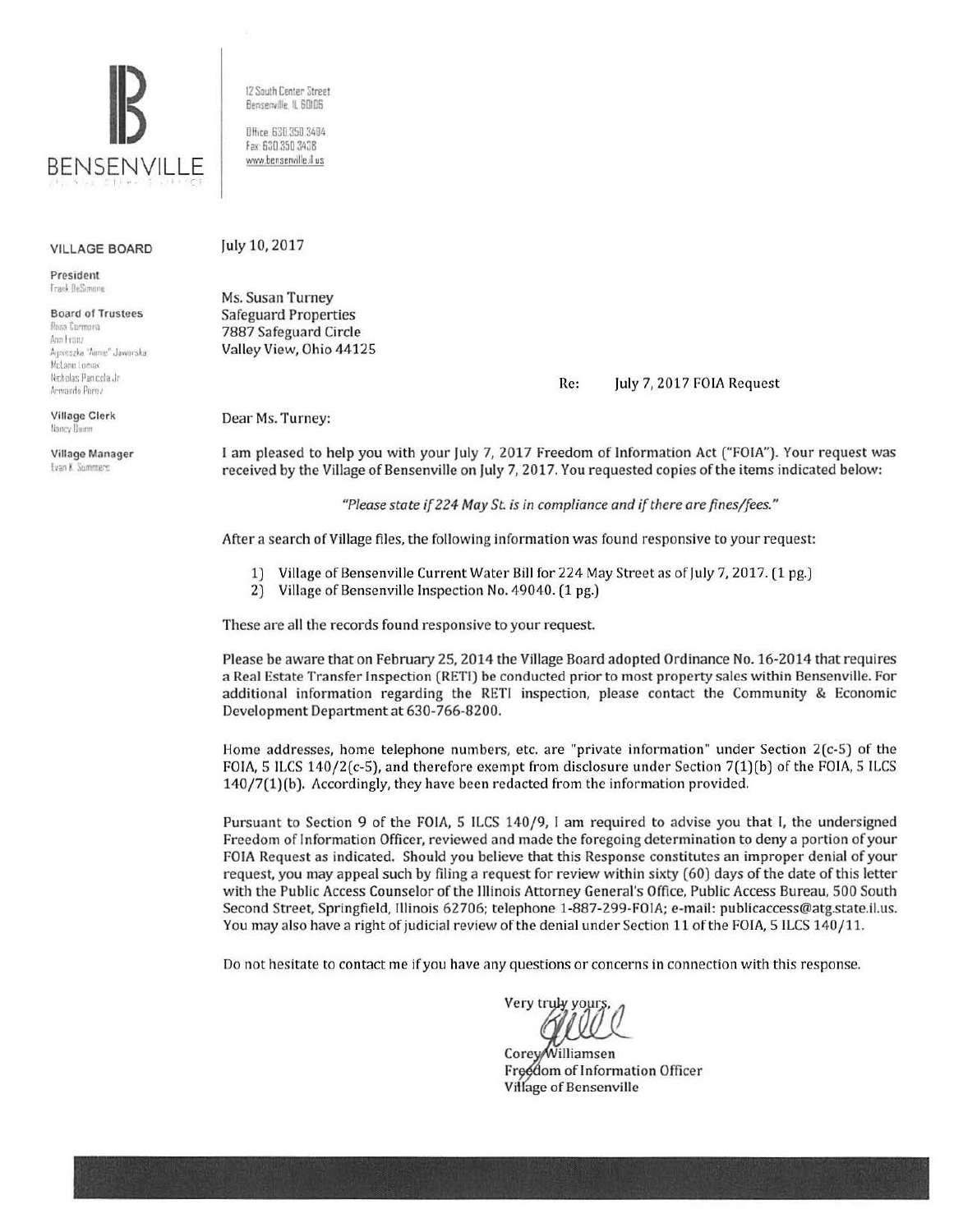quiry - Munis [VILLAGE OF BENSENVILLE, IL]

| elp                                          |                                 |              |                        |                    |                          |                        |                      |                             |        |                    |            |  |
|----------------------------------------------|---------------------------------|--------------|------------------------|--------------------|--------------------------|------------------------|----------------------|-----------------------------|--------|--------------------|------------|--|
| 画画                                           |                                 |              | <b>EX OR SOUD</b>      |                    | 0 世元 19 0 0 0            |                        |                      |                             |        |                    |            |  |
| <b>Account</b>                               |                                 |              |                        |                    |                          | <b>Billing address</b> |                      |                             |        | Additional info    |            |  |
| Account                                      |                                 |              |                        |                    | 224 MAY ST               |                        |                      |                             |        | Account start date | 10/01/2010 |  |
| Parcel                                       | 313317004 224                   |              |                        |                    |                          |                        |                      |                             |        | Premise phone      |            |  |
| Route                                        | Type R<br>3<br>0328<br>District |              |                        |                    | BENSENVILLE, IL 60106    |                        |                      |                             |        | Group billing      | N          |  |
| Address: 224 MAY ST<br>BENSENVILLE, IL 60106 |                                 |              |                        |                    |                          |                        |                      |                             |        |                    |            |  |
|                                              |                                 |              |                        |                    | Recent activity          |                        |                      |                             |        |                    |            |  |
| $\square$                                    |                                 |              |                        |                    | Last bill                | 07/06/2017             |                      | 32.95                       | Alerts |                    |            |  |
| Customer                                     |                                 | E            |                        |                    | Last payment             |                        |                      |                             |        |                    |            |  |
| Name                                         | RESIDENT, CURRENT               |              |                        |                    | <b>Bill due date</b>     | 07/26/2017             |                      |                             |        |                    |            |  |
| Relation                                     | <b>CUSTOMER</b>                 |              |                        |                    | Projected penalty amount |                        |                      | 0.00                        |        |                    |            |  |
| Start date                                   | 04/01/2016                      |              | Stop date 12/31/9999   |                    | Total due on             | 07/07/2017             |                      | 553.79                      |        |                    |            |  |
|                                              |                                 |              |                        |                    |                          |                        |                      |                             |        |                    |            |  |
| Service Orders                               |                                 | contacts     |                        | Special Conditions | Deposits                 | <b>E</b> Text          | <b>2</b> Application |                             |        |                    |            |  |
| Summary                                      | <b>Account Balance</b>          |              | <b>Account History</b> | Events             | <b>Current Billed</b>    | Bills                  |                      |                             |        |                    |            |  |
| <b>3ill Date</b>                             | Bill #                          | Charge       | Charge Desc P          | Billed             | <b>Current Due</b>       | Past Due               | Interest             | <b>Balance Due Due Date</b> | G      | From Date          | To Date    |  |
| 7/06/2017                                    | 518758                          | 1000         | <b>NVS</b>             | 00.                | .00                      | .00.                   | .00.                 | .00 07/26/2017              |        | 05/31/2017         | 06/30/2017 |  |
|                                              | 518758                          | 2000         | <b>ISS</b>             | .00                | .00                      | .00.                   | .00                  | .00                         |        |                    |            |  |
|                                              | 518758                          | 3000         | ICR                    | .00                | .00                      | .00                    | .00                  | .00.                        |        |                    |            |  |
|                                              | 518758                          | 3004         | DS                     | 8.67               | 8.67                     | .00                    | .00<br>.00.          | 8.67<br>24.28               |        |                    |            |  |
|                                              | 518758                          | 4000         | <b>REFUSE</b>          | 24.28              | 24.28                    | .00.                   |                      | 32.95                       |        |                    |            |  |
|                                              |                                 |              |                        |                    |                          |                        |                      |                             |        |                    |            |  |
| 16/05/2017                                   | 513756                          | 1000         | <b>IWS</b>             | .00                | .00                      | .00.                   | .00                  | .00 06/26/2017              |        | 04/30/2017         | 05/31/2017 |  |
|                                              | 513756                          | 2000         | <b>ISS</b>             | .00.               | .00                      | .00.                   | .00.                 | .00.                        |        |                    |            |  |
|                                              | 513756                          | 3000         | ICR                    | .00                | .00                      | .00.                   | .00.                 | .00.                        |        |                    |            |  |
|                                              | 513756                          | 3004         | DS                     | 8.67               | .00                      | 8.67                   | .00.                 | 8.67                        |        |                    |            |  |
|                                              | 513756                          | 4000         | <b>REFUSE</b>          | 24.28              | .00                      | 24.28                  | .00.                 | 24.28                       |        |                    |            |  |
|                                              | 513756                          | <b>WSPEN</b> | W/S PNLTY              | .00                | .00                      | 3.30                   | .00                  | 3.30                        |        |                    |            |  |
|                                              |                                 |              |                        |                    |                          |                        |                      | 36.25                       |        |                    |            |  |

 $\tilde{\boldsymbol{\mathcal{B}}}$  Bill Special Condition

 $\boxed{1}$  $\boxed{4}$